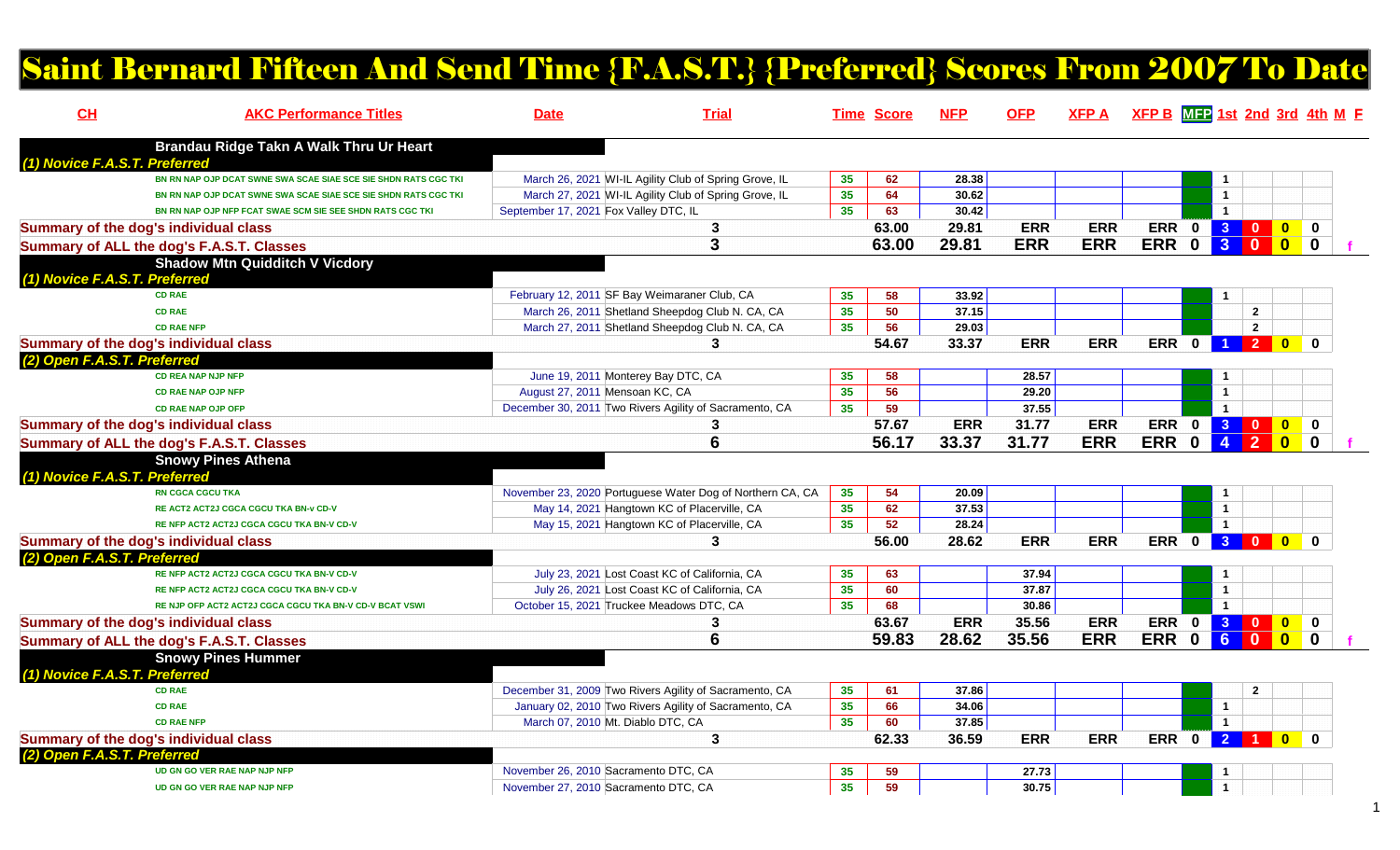| CL | <b>AKC Performance Titles</b>                                                                                                                    | <b>Date</b>                                | <b>Trial</b>                                                 |                 | <b>Time Score</b> | <b>NFP</b> | <u>OFP</u> | $XFP A$ XFP B $MTP$ 1st 2nd 3rd 4th M F |       |                 |                |                                  |  |
|----|--------------------------------------------------------------------------------------------------------------------------------------------------|--------------------------------------------|--------------------------------------------------------------|-----------------|-------------------|------------|------------|-----------------------------------------|-------|-----------------|----------------|----------------------------------|--|
|    | UD GN GO VER RAE NAP NJP OFP                                                                                                                     |                                            | December 31, 2010 Two Rivers Agility of Sacramento, CA       | 35              | 59                |            | 33.30      |                                         |       |                 | $\mathbf{1}$   |                                  |  |
|    | Summary of the dog's individual class                                                                                                            |                                            | 3                                                            |                 | 59.00             | <b>ERR</b> | 30.59      | <b>ERR</b>                              |       |                 |                | ERR 0 3 0 0 0                    |  |
|    | (3) Excellent F.A.S.T. Preferred                                                                                                                 |                                            |                                                              |                 |                   |            |            |                                         |       |                 |                |                                  |  |
|    | UD GN GO VER RAE NAP NJP OFP                                                                                                                     |                                            | January 16, 2011 Border Terrier Club of the Redwoods, CA     | 35              | 62                |            |            | 38.77                                   |       |                 |                |                                  |  |
|    | UD GN GO VER RAE NAP OJP OFP                                                                                                                     | February 20, 2011 Puli Club of America, CA |                                                              | 35              | 64                |            |            | 38.21                                   |       |                 | $\overline{1}$ |                                  |  |
|    | UD GN GO VER RAE NAP AJP XFP                                                                                                                     |                                            | December 16, 2011 Staffordshire Bull Terrier CoA, CA         | 35              | 74                |            |            | 32.44                                   |       |                 | $\mathbf{1}$   |                                  |  |
|    | UD GN GO VER RAE OAP MJP XFP                                                                                                                     | April 14, 2012 Mensona KC, CA              |                                                              | 35              | 68                |            |            |                                         | 30.48 |                 | $\mathbf{1}$   |                                  |  |
|    | UD GN GO VER RAE OAP MJP XFP                                                                                                                     | May 20, 2012 Klamath DF, OR                |                                                              | 35              | 63                |            |            |                                         | 29.80 | $\overline{2}$  | $\overline{1}$ |                                  |  |
|    | UD GN GO VER RAE OAP MJP XFP                                                                                                                     | October 12, 2012 Klamath DF, OR            |                                                              | 35              | 68                |            |            |                                         | 29.83 | 3 <sup>1</sup>  | $\overline{1}$ |                                  |  |
|    | UD GN GO VER RAE OAP MJP XFP                                                                                                                     | October 14, 2012 Klamath DF, OR            |                                                              | 35              | 64                |            |            |                                         | 26.91 |                 | $\overline{1}$ |                                  |  |
|    | UD GN GO VER RAE OAP MJP XFP                                                                                                                     |                                            | October 26, 2012 Rogue Canine Agility Club, OR               | 35              | 65                |            |            |                                         | 37.21 | 5 <sup>1</sup>  | $\overline{1}$ |                                  |  |
|    | UD GN GO VER RAE OAP MJP XFP                                                                                                                     |                                            | October 27, 2012 Rogue Canine Agility Club, OR               | 35              | 63                |            |            |                                         | 35.78 | 6 <sup>1</sup>  | $\overline{1}$ |                                  |  |
|    | UD GN GO VER RAE OAP MJP XFP                                                                                                                     |                                            | December 28, 2012 Two Rivers Agility of Sacramento, CA       | 35              | 69                |            |            |                                         | 31.16 | $\overline{7}$  | $\overline{1}$ |                                  |  |
|    | UD GN GO VER RAE2 AXP MJP2 XFP                                                                                                                   |                                            | January 11, 2013 Border Terrier Club of the Redwoods, CA     | 35              | 65                |            |            |                                         | 31.45 | 8 <sup>1</sup>  | $\overline{1}$ |                                  |  |
|    | UD GN GO VER RAE2 AXP MJP2 MJPB XFP                                                                                                              |                                            | February 18, 2013 Vizsla Club of Northern CA, CA             | 35              | 63                |            |            |                                         | 34.97 | 9 <sup>1</sup>  | $\overline{1}$ |                                  |  |
|    | UD GN GO VER RAE2 AXP MJP2 MJPB XFP T2BP                                                                                                         |                                            | March 23, 2013 Shetland Sheepdog Club N. CA, CA              | 35              | 67                |            |            |                                         | 33.50 | 10 <sup>1</sup> | $\overline{1}$ |                                  |  |
|    | 2014-PACH2 UD GN GO VER RAE2 MXP5 MXPS MJP9 MJPG PAX2 MFP T2BP4                                                                                  |                                            | July 20, 2014 Lost Coast KC of California, CA                | 35              | 65                |            |            |                                         | 37.95 | 11              |                | $\overline{2}$                   |  |
|    | 2014-PACH2 UD GN GO VER RAE2 MXP5 MXPS MJP9 MJPG PAX2 MFP T2BP4                                                                                  |                                            | July 21, 2014 Lost Coast KC of California, CA                | 35              | 64                |            |            |                                         | 26.63 | 12 <sub>2</sub> |                | $\overline{2}$                   |  |
|    | 2014-PACH2 UD GN GO VER RAE2 MXP5 MXPS MJP9 MJPG PAX2 MFP T2BP4                                                                                  |                                            | August 29, 2014 Nor-Cal Golden Retriever Club, CA            | 35              | 68                |            |            |                                         | 29.13 | 13              | $\overline{1}$ |                                  |  |
|    | 2014-PACH2 UD GN GO VER RAE2 MXP6 MXPS MJP9 MJPG PAX2 MFP T2BP5                                                                                  |                                            | September 13, 2014 Sacramento Valley Weimaraner Club, CA     | 35              | 70                |            |            |                                         | 30.53 | 14              | $\overline{1}$ |                                  |  |
|    | 2014-PACH2 UD GN GO VER RAE2 MXP6 MXPS MJP10 MJPC PAX2 MFP T2BP5                                                                                 |                                            | September 14, 2014 Sacramento Valley Weimaraner Club, CA     | 35              | 68                |            |            |                                         | 31.79 | 15 <sup>1</sup> | $\overline{1}$ |                                  |  |
|    | 2014-PACH2 UD GN GO VER RAE2 MXP6 MXPS MJP10 MJPC PAX2 MFP T2BP5                                                                                 |                                            | September 27, 2014 Hangtown KC of Placerville, CA            | 35              | 65                |            |            |                                         | 16.95 | 16              |                | $\mathbf{2}$                     |  |
|    | 2014-PACH2 UD GN GO VER RAE2 MXP6 MXPS MJP10 MJPC PAX2 MFP T2BP5                                                                                 |                                            | September 28, 2014 Hangtown KC of Placerville, CA            | 35              | 63                |            |            |                                         | 30.64 | 17              | $\overline{1}$ |                                  |  |
|    | 2014-PACH2 UD GN GO VER RAE2 MXP6 MXPS MJP10 MJPC PAX2 MFP T2BP5                                                                                 | October 10, 2014 Klamath DF, OR            |                                                              | 35              | $\overline{70}$   |            |            |                                         | 31.81 | 18              | $\overline{1}$ |                                  |  |
|    | 2014-PACH2 UD GN GO VER RAE2 MXP6 MXPS MJP10 MJPC PAX2 MFP T2BP5                                                                                 | October 11, 2014 Klamath DF, OR            |                                                              | 35              | 68                |            |            |                                         | 28.01 | 19              | $\overline{1}$ |                                  |  |
|    | 2014-PACH2 UD GN GO VER RAE2 MXP6 MXPS MJP10 MJPC PAX2 MFP T2BP5                                                                                 | October 12, 2014 Klamath DF, OR            |                                                              | 35              | 70                |            |            |                                         | 27.23 | 20 <sup>1</sup> | $\overline{1}$ |                                  |  |
|    | 2014-PACH2 UD GN GO VER RAE2 MXP6 MXPS MJP10 MJPC PAX2 MFP T2BP5                                                                                 |                                            | October 25, 2014 Rogue Canine Agility Club, OR               | 35              | 64                |            |            |                                         | 30.53 | 21              | $\overline{1}$ |                                  |  |
|    | 2014-PACH2 UD GN GO VER RAE2 MXP6 MXPS MJP10 MJPC PAX2 MFP TQXP T2BP5                                                                            |                                            | October 26, 2014 Rogue Canine Agility Club, OR               | 35              | 63                |            |            |                                         | 32.26 | 22              | $\overline{1}$ |                                  |  |
|    | 2014-PACH2 UD GN GO VER RAE2 MXP6 MXPS MJP11 MJPC PAX2 MFP TQXP T2BP5                                                                            |                                            | November 08, 2014 Nor-Cal Golden Retriever Club, CA          | 35              | 63                |            |            |                                         | 28.40 | 23              |                | $\overline{2}$                   |  |
|    | 2014-PACH2 UD GN GO VER RAE2 MXP6 MXPS MJP11 MJPC PAX2 MFP TQXP T2BP5                                                                            |                                            | November 09, 2014 Nor-Cal Golden Retriever Club, CA          |                 | 68                |            |            |                                         | 29.42 | 24              | $\overline{1}$ |                                  |  |
|    | 2014-PACH2 UD GN GO VER RAE2 MXP6 MXPS MJP11 MJPC PAX2 MFPB TQXP T2BP5                                                                           |                                            | November 22, 2014 Portuguese Water DC of No. CA, CA          | 35<br>35        | 63                |            |            |                                         | 23.55 | 25              |                |                                  |  |
|    |                                                                                                                                                  |                                            |                                                              |                 | 72                |            |            |                                         | 32.04 | 26              |                | $\overline{2}$<br>$\overline{2}$ |  |
|    | 2014-PACH2 UD GN GO VER RAE2 MXP6 MXPS MJP11 MJPC PAX2 MFPB TQXP T2BP5<br>2014-PACH2 UD GN GO VER RAE2 MXP7 MXPS MJP11 MJPC PAX2 MFPB TQXP T2BP5 | November 30, 2014 Sacramento DTC, CA       | November 23, 2014 Portuguese Water DC of No. CA, CA          | 35              | 63                |            |            |                                         | 25.10 | 27 <sup>1</sup> | $\overline{1}$ |                                  |  |
|    |                                                                                                                                                  |                                            |                                                              | 35<br>35        | 68                |            |            |                                         | 29.81 |                 |                |                                  |  |
|    | 2014-PACH2 UD GN GO VER RAE2 MXP7 MXPS MJP11 MJPC PAX2 MFPB TQXP T2BP5                                                                           |                                            | December 28, 2014 Two Rivers Agility of Sacramento, CA       |                 |                   |            |            |                                         |       | 28              |                | $\overline{2}$                   |  |
|    | 2014-PACH2 UD GN GO VER RAE2 MXP7 MXPS MJP11 MJPC PAX2 MFPB TQXP T2BP5                                                                           |                                            | December 29, 2014 Two Rivers Agility of Sacramento, CA       | 35              | 73                |            |            |                                         | 32.65 | 29              |                | $\overline{2}$                   |  |
|    | 2014-PACH2 UD GN GO VER RAE2 MXP7 MXPS MJP12 MJPC PAX2 MFPB TQXP T2BP5                                                                           |                                            | January 09, 2015 Border Terrier Club of the Redwoods, CA     | 35              | 66                |            |            |                                         | 28.21 | 30              | $\overline{1}$ |                                  |  |
|    | 2014-PACH2 UD GN GO VER RAE2 MXP7 MXPS MJP12 MJPC PAX2 MFPB TQXP T2BP5                                                                           |                                            | January 10, 2015 Border Terrier Club of the Redwoods, CA     | 35              | 69                |            |            |                                         |       | $29.72$ 31 1    |                |                                  |  |
|    | 2014-PACH2 UD GN GO VER RAE2 MXP7 MXPG MJP12 MJPC PAX2 MFPB TQXP T2BP5                                                                           |                                            | January 11, 2015 Border Terrier Club of the Redwoods, CA     | 35              | 63                |            |            |                                         |       | 41.50 32 1      |                |                                  |  |
|    | 2014-PACH2 UD GN GO VER RAE2 MXP7 MXPG MJP12 MJPC PAX2 MFPB TQXP T2BP5                                                                           |                                            | February 06, 2015 English Cocker Spaniel Club of America, CA | 35              | 74                |            |            |                                         |       | $33.86$ 33 1    |                |                                  |  |
|    | 2015-PACH3 UD GN GO VER RAE2 MXP7 MXPG MJP12 MJPB2 MJPC PAX3 MFPB TQXP T2BP5                                                                     | February 27, 2015 Mt. Diablo DTC, CA       |                                                              | 35              | 63                |            |            |                                         | 24.88 | $34$ 1          |                |                                  |  |
|    | 2015-PACH3 UD GN GO VER RAE2 MXP7 MXPG MJP12 MJPB2 MJPC PAX3 MFPB TQXP T2BP5                                                                     | February 28, 2015 Mt. Diablo DTC, CA       |                                                              | 35              | 65                |            |            |                                         | 38.88 | $35$ 1          |                |                                  |  |
|    | 2015-PACH3 UD GN GO VER RAE2 MXP7 MXPG MJP12 MJPB2 MJPC PAX3 MFPB TQXP T2BP5                                                                     | March 01, 2015 Mt. Diablo DTC, CA          |                                                              | 35              | 69                |            |            |                                         | 32.50 | $36$ 1          |                |                                  |  |
|    | 2015-PACH3 UD GN GO VER RAE2 MXP8 MXPG MJP13 MJPB2 MJPC PAX3 MFPB TQXP T2BP5                                                                     |                                            | March 07, 2015 American Bloodhound Club, CA                  | 35              | 68                |            |            |                                         |       | $33.93$ 37 1    |                |                                  |  |
|    | 2015-PACH3 UD GN GO VER RAE2 MXP8 MXPG MJP13 MJPB2 MJPC PAX3 MFPB TQXP T2BP5                                                                     |                                            | March 20, 2015 Shetland Sheepdong Club of N. CA, CA          | 35 <sub>5</sub> | 71                |            |            |                                         | 24.29 | 38              | $\overline{1}$ |                                  |  |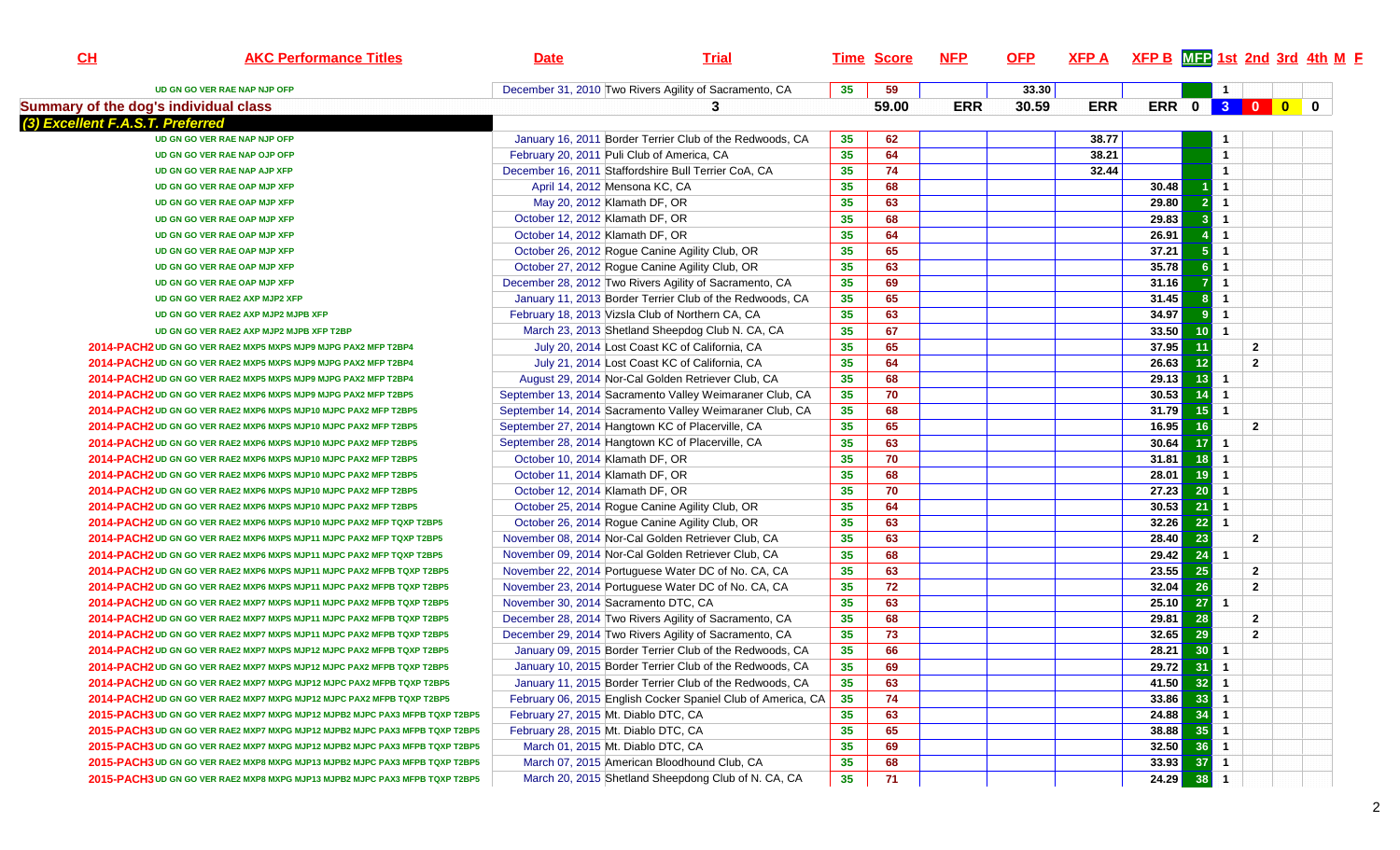| $39$ 1<br>March 21, 2015 Shetland Sheepdong Club of N. CA, CA<br>73<br>31.37<br>35<br>2015-PACH3 UD GN GO VER RAE2 MXP8 MXPG MJP13 MJPB2 MJPC PAX3 MFPB TQXP T2BP5<br>32.41<br>March 22, 2015 Shetland Sheepdong Club of N. CA, CA<br>35<br>40<br>$\overline{1}$<br>73<br>2015-PACH3 UD GN GO VER RAE2 MXP8 MXPG MJP13 MJPB2 MJPC PAX3 MFPB TQXP T2BP5<br>41<br>35<br>29.01<br>$\overline{1}$<br>April 10, 2015 Mensona KC, CA<br>72<br>2015-PACH3 UD GN GO VER RAE2 MXP8 MXPG MJP13 MJPB2 MJPC PAX3 MFPB TQXP T2BP5<br>35<br>27.37<br>42<br>69<br>$\overline{1}$<br>April 12, 2015 Mensona KC, CA<br>2015-PACH3 UD GN GO VER RAE2 MXP8 MXPG MJP13 MJPB2 MJPC PAX3 MFPB TQXP T2BP5<br>35<br>29.50<br>43<br>April 17, 2015 Northern California Bearded Collie, CA<br>68<br>$\overline{1}$<br>2015-PACH3 UD GN GO VER RAE2 MXP8 MXPG MJP13 MJPB2 MJPC PAX3 MFPB TQXP T2BP5<br>35<br>$31.33$<br>April 24, 2015 Minature Bull Terrier Club of America, CA<br>76<br>44<br>$\overline{1}$<br>2015-PACH3 UD GN GO VER RAE2 MXP8 MXPG MJP13 MJPB2 MJPC PAX3 MFPB TQXP T2BP5<br>35<br>35.46<br>79<br>45<br>$\overline{1}$<br>April 25, 2015 Minature Bull Terrier Club of America, CA<br>2015-PACH3 UD GN GO VER RAE2 MXP8 MXPG MJP13 MJPB2 MJPC PAX3 MFPB TQXP T2BP5<br>35<br>36.73<br>66<br>46<br>$\mathbf{1}$<br>2015-PACH3 UD GN GO VER RAE2 MXP8 MXPG MJP13 MJPB2 MJPC PAX3 MFPB TQXP T2BP5<br>May 15, 2015 Kalamath DF, OR<br>35<br>27.51<br>May 16, 2015 Kalamath DF, OR<br>$\mathbf{1}$<br>63<br>47<br>2015-PACH3 UD GN GO VER RAE2 MXP8 MXPG MJP13 MJPB2 MJPC PAX3 MFPB TQXP T2BP5<br>35<br>23.56<br>70<br>48<br>$\overline{1}$<br>2015-PACH3 UD GN GO VER RAE2 MXP8 MXPG MJP14 MJPB2 MJPC PAX3 MFPB TQXP T2BP5<br>May 17, 2015 Kalamath DF, OR<br>28.64<br>35 <sub>5</sub><br>68<br>October 29, 2015 Rogue Canine Agility Club, OR<br>49<br>$\overline{1}$<br>2015-PACH3 UD GN GO VER RAE2 MXP8 MXPG MJP14 MJPB2 MJPC PAX3 MFPB TQXP T2BP5<br>34.77<br>35<br>50<br>October 30, 2015 Rogue Canine Agility Club, OR<br>66<br>2015-PACH3 UD GN GO VER RAE2 MXP8 MXPG MJP14 MJPB2 MJPC PAX3 MFPS TQXP T2BP5<br>$\overline{1}$ |             |
|----------------------------------------------------------------------------------------------------------------------------------------------------------------------------------------------------------------------------------------------------------------------------------------------------------------------------------------------------------------------------------------------------------------------------------------------------------------------------------------------------------------------------------------------------------------------------------------------------------------------------------------------------------------------------------------------------------------------------------------------------------------------------------------------------------------------------------------------------------------------------------------------------------------------------------------------------------------------------------------------------------------------------------------------------------------------------------------------------------------------------------------------------------------------------------------------------------------------------------------------------------------------------------------------------------------------------------------------------------------------------------------------------------------------------------------------------------------------------------------------------------------------------------------------------------------------------------------------------------------------------------------------------------------------------------------------------------------------------------------------------------------------------------------------------------------------------------------------------------------------------------------------------------------------------------------------------------------------------------------------------------------------------------------------------------------------------------------------------------------------------|-------------|
|                                                                                                                                                                                                                                                                                                                                                                                                                                                                                                                                                                                                                                                                                                                                                                                                                                                                                                                                                                                                                                                                                                                                                                                                                                                                                                                                                                                                                                                                                                                                                                                                                                                                                                                                                                                                                                                                                                                                                                                                                                                                                                                            |             |
|                                                                                                                                                                                                                                                                                                                                                                                                                                                                                                                                                                                                                                                                                                                                                                                                                                                                                                                                                                                                                                                                                                                                                                                                                                                                                                                                                                                                                                                                                                                                                                                                                                                                                                                                                                                                                                                                                                                                                                                                                                                                                                                            |             |
|                                                                                                                                                                                                                                                                                                                                                                                                                                                                                                                                                                                                                                                                                                                                                                                                                                                                                                                                                                                                                                                                                                                                                                                                                                                                                                                                                                                                                                                                                                                                                                                                                                                                                                                                                                                                                                                                                                                                                                                                                                                                                                                            |             |
|                                                                                                                                                                                                                                                                                                                                                                                                                                                                                                                                                                                                                                                                                                                                                                                                                                                                                                                                                                                                                                                                                                                                                                                                                                                                                                                                                                                                                                                                                                                                                                                                                                                                                                                                                                                                                                                                                                                                                                                                                                                                                                                            |             |
|                                                                                                                                                                                                                                                                                                                                                                                                                                                                                                                                                                                                                                                                                                                                                                                                                                                                                                                                                                                                                                                                                                                                                                                                                                                                                                                                                                                                                                                                                                                                                                                                                                                                                                                                                                                                                                                                                                                                                                                                                                                                                                                            |             |
|                                                                                                                                                                                                                                                                                                                                                                                                                                                                                                                                                                                                                                                                                                                                                                                                                                                                                                                                                                                                                                                                                                                                                                                                                                                                                                                                                                                                                                                                                                                                                                                                                                                                                                                                                                                                                                                                                                                                                                                                                                                                                                                            |             |
|                                                                                                                                                                                                                                                                                                                                                                                                                                                                                                                                                                                                                                                                                                                                                                                                                                                                                                                                                                                                                                                                                                                                                                                                                                                                                                                                                                                                                                                                                                                                                                                                                                                                                                                                                                                                                                                                                                                                                                                                                                                                                                                            |             |
|                                                                                                                                                                                                                                                                                                                                                                                                                                                                                                                                                                                                                                                                                                                                                                                                                                                                                                                                                                                                                                                                                                                                                                                                                                                                                                                                                                                                                                                                                                                                                                                                                                                                                                                                                                                                                                                                                                                                                                                                                                                                                                                            |             |
|                                                                                                                                                                                                                                                                                                                                                                                                                                                                                                                                                                                                                                                                                                                                                                                                                                                                                                                                                                                                                                                                                                                                                                                                                                                                                                                                                                                                                                                                                                                                                                                                                                                                                                                                                                                                                                                                                                                                                                                                                                                                                                                            |             |
|                                                                                                                                                                                                                                                                                                                                                                                                                                                                                                                                                                                                                                                                                                                                                                                                                                                                                                                                                                                                                                                                                                                                                                                                                                                                                                                                                                                                                                                                                                                                                                                                                                                                                                                                                                                                                                                                                                                                                                                                                                                                                                                            |             |
|                                                                                                                                                                                                                                                                                                                                                                                                                                                                                                                                                                                                                                                                                                                                                                                                                                                                                                                                                                                                                                                                                                                                                                                                                                                                                                                                                                                                                                                                                                                                                                                                                                                                                                                                                                                                                                                                                                                                                                                                                                                                                                                            |             |
|                                                                                                                                                                                                                                                                                                                                                                                                                                                                                                                                                                                                                                                                                                                                                                                                                                                                                                                                                                                                                                                                                                                                                                                                                                                                                                                                                                                                                                                                                                                                                                                                                                                                                                                                                                                                                                                                                                                                                                                                                                                                                                                            |             |
| 35<br>29.80<br>51<br>69<br>$\overline{1}$<br>October 31, 2015 Rogue Canine Agility Club, OR<br>2015-PACH3 UD GN GO VER RAE2 MXP9 MXPG MJP14 MJPB2 MJPC PAX3 MFPS TQXP T2BP5                                                                                                                                                                                                                                                                                                                                                                                                                                                                                                                                                                                                                                                                                                                                                                                                                                                                                                                                                                                                                                                                                                                                                                                                                                                                                                                                                                                                                                                                                                                                                                                                                                                                                                                                                                                                                                                                                                                                                |             |
| 29.33<br>52<br>35<br>69<br>November 28, 2015 Sacramento DTC, CA<br>$\overline{2}$<br>2015-PACH3 UD GN GO VER RAE2 MXP9 MXPG MJP14 MJPB2 MJPC PAX3 MFPS TQXP T2BP5                                                                                                                                                                                                                                                                                                                                                                                                                                                                                                                                                                                                                                                                                                                                                                                                                                                                                                                                                                                                                                                                                                                                                                                                                                                                                                                                                                                                                                                                                                                                                                                                                                                                                                                                                                                                                                                                                                                                                          |             |
| 35<br>29.47<br>53<br>November 29, 2015 Sacramento DTC, CA<br>69<br>$\overline{1}$<br>2015-PACH3 UD GN GO VER RAE2 MXP9 MXPG MJP15 MJPB2 MJPC PAX3 MFPS TQXP T2BP5                                                                                                                                                                                                                                                                                                                                                                                                                                                                                                                                                                                                                                                                                                                                                                                                                                                                                                                                                                                                                                                                                                                                                                                                                                                                                                                                                                                                                                                                                                                                                                                                                                                                                                                                                                                                                                                                                                                                                          |             |
| 54<br>35<br>31.32<br>December 27, 2015 Two Rivers Agility of Sacramento, CA<br>68<br>$\overline{1}$<br>2015-PACH3 UD GN GO VER RAE2 MXP9 MXPG MJP15 MJPB2 MJPC PAX3 MFPS TQXP T2BP5                                                                                                                                                                                                                                                                                                                                                                                                                                                                                                                                                                                                                                                                                                                                                                                                                                                                                                                                                                                                                                                                                                                                                                                                                                                                                                                                                                                                                                                                                                                                                                                                                                                                                                                                                                                                                                                                                                                                        |             |
| 35<br>36.84<br>55<br>73<br>January 31, 2016 Mensona KC, CA<br>$\overline{1}$<br>2015-PACH3 UD GN GO VER RAE2 MXP10 MXPC MJP16 MJPB2 MJPC PAX3 MFPS TQXP T2BP6                                                                                                                                                                                                                                                                                                                                                                                                                                                                                                                                                                                                                                                                                                                                                                                                                                                                                                                                                                                                                                                                                                                                                                                                                                                                                                                                                                                                                                                                                                                                                                                                                                                                                                                                                                                                                                                                                                                                                              |             |
| 56<br>35<br>30.51<br>February 20, 2016 Puli Club of America, CA<br>63<br>$\overline{1}$<br>2016-PACH4 UD GN GO VER RAE2 MXP10 MXPC MJP16 MJPB2 MJPC PAX4 MFPS TQXP T2BP6                                                                                                                                                                                                                                                                                                                                                                                                                                                                                                                                                                                                                                                                                                                                                                                                                                                                                                                                                                                                                                                                                                                                                                                                                                                                                                                                                                                                                                                                                                                                                                                                                                                                                                                                                                                                                                                                                                                                                   |             |
| 57<br>35<br>24.25<br>October 15, 2016 Klamath DF, OR<br>$\overline{1}$<br>60<br>2016-PACH4 UD GN GO VER RAE2 MXP10 MXPC MJP16 MJPB2 MJPC PAX4 MFPS TQXP T2BP6                                                                                                                                                                                                                                                                                                                                                                                                                                                                                                                                                                                                                                                                                                                                                                                                                                                                                                                                                                                                                                                                                                                                                                                                                                                                                                                                                                                                                                                                                                                                                                                                                                                                                                                                                                                                                                                                                                                                                              |             |
| 35<br>25.19<br>64<br>58<br>October 16, 2016 Klamath DF, OR<br>$\overline{1}$<br>2016-PACH4 UD GN GO VER RAE2 MXP10 MXPC MJP16 MJPB2 MJPC PAX4 MFPS TQXP T2BP6                                                                                                                                                                                                                                                                                                                                                                                                                                                                                                                                                                                                                                                                                                                                                                                                                                                                                                                                                                                                                                                                                                                                                                                                                                                                                                                                                                                                                                                                                                                                                                                                                                                                                                                                                                                                                                                                                                                                                              |             |
| 31.95<br>59<br>35<br>$\mathbf{1}$<br>2016-PACH4 UD GN GO VER RAE2 MXP10 MXPC MJP16 MJPB2 MJPC PAX4 MFPS TQXP T2BP6<br>November 27, 2016 Portuguese Water DC of No. CA, CA<br>60                                                                                                                                                                                                                                                                                                                                                                                                                                                                                                                                                                                                                                                                                                                                                                                                                                                                                                                                                                                                                                                                                                                                                                                                                                                                                                                                                                                                                                                                                                                                                                                                                                                                                                                                                                                                                                                                                                                                            |             |
| 30.50 59 53 9 0<br>67.24<br><b>ERR</b><br><b>ERR</b><br>36.47<br>Summary of the dog's individual class<br>62                                                                                                                                                                                                                                                                                                                                                                                                                                                                                                                                                                                                                                                                                                                                                                                                                                                                                                                                                                                                                                                                                                                                                                                                                                                                                                                                                                                                                                                                                                                                                                                                                                                                                                                                                                                                                                                                                                                                                                                                               | $\mathbf 0$ |
| 36.59<br>30.59<br>36.47<br>30.50 59 58 10 0 0 m<br>68<br>66.66<br>Summary of ALL the dog's F.A.S.T. Classes                                                                                                                                                                                                                                                                                                                                                                                                                                                                                                                                                                                                                                                                                                                                                                                                                                                                                                                                                                                                                                                                                                                                                                                                                                                                                                                                                                                                                                                                                                                                                                                                                                                                                                                                                                                                                                                                                                                                                                                                                |             |
| <b>Snowy Pines Tundra</b>                                                                                                                                                                                                                                                                                                                                                                                                                                                                                                                                                                                                                                                                                                                                                                                                                                                                                                                                                                                                                                                                                                                                                                                                                                                                                                                                                                                                                                                                                                                                                                                                                                                                                                                                                                                                                                                                                                                                                                                                                                                                                                  |             |
| (1) Novice F.A.S.T. Preferred                                                                                                                                                                                                                                                                                                                                                                                                                                                                                                                                                                                                                                                                                                                                                                                                                                                                                                                                                                                                                                                                                                                                                                                                                                                                                                                                                                                                                                                                                                                                                                                                                                                                                                                                                                                                                                                                                                                                                                                                                                                                                              |             |
| November 25, 2011 Sacramento DTC, CA<br>35<br>32.89<br>64<br>$\overline{2}$<br><b>CD GN RE OAP AJP</b>                                                                                                                                                                                                                                                                                                                                                                                                                                                                                                                                                                                                                                                                                                                                                                                                                                                                                                                                                                                                                                                                                                                                                                                                                                                                                                                                                                                                                                                                                                                                                                                                                                                                                                                                                                                                                                                                                                                                                                                                                     |             |
| 35<br>37.96<br>December 16, 2011 Staffordshire Bull Terrier CoA, CA<br>50<br>$\mathbf{1}$<br><b>CD GN RE OAP AJP</b>                                                                                                                                                                                                                                                                                                                                                                                                                                                                                                                                                                                                                                                                                                                                                                                                                                                                                                                                                                                                                                                                                                                                                                                                                                                                                                                                                                                                                                                                                                                                                                                                                                                                                                                                                                                                                                                                                                                                                                                                       |             |
| 35<br>34.46<br>$\mathbf{2}$<br>CD GN RE OAP AJP NFP<br>December 30, 2011 Two Rivers Agility of Sacramento, CA<br>55                                                                                                                                                                                                                                                                                                                                                                                                                                                                                                                                                                                                                                                                                                                                                                                                                                                                                                                                                                                                                                                                                                                                                                                                                                                                                                                                                                                                                                                                                                                                                                                                                                                                                                                                                                                                                                                                                                                                                                                                        |             |
| ERR 0 1 2 0 0<br>Summary of the dog's individual class<br>56.33<br><b>ERR</b><br><b>ERR</b><br>3<br>35.10                                                                                                                                                                                                                                                                                                                                                                                                                                                                                                                                                                                                                                                                                                                                                                                                                                                                                                                                                                                                                                                                                                                                                                                                                                                                                                                                                                                                                                                                                                                                                                                                                                                                                                                                                                                                                                                                                                                                                                                                                  |             |
| (2) Open F.A.S.T. Preferred                                                                                                                                                                                                                                                                                                                                                                                                                                                                                                                                                                                                                                                                                                                                                                                                                                                                                                                                                                                                                                                                                                                                                                                                                                                                                                                                                                                                                                                                                                                                                                                                                                                                                                                                                                                                                                                                                                                                                                                                                                                                                                |             |
| CD GN RE AXP AJP NFP<br>35<br>34.88<br>January 14, 2012 Border Terrier Club of the Redwoods, CA<br>61<br>$\mathbf{1}$                                                                                                                                                                                                                                                                                                                                                                                                                                                                                                                                                                                                                                                                                                                                                                                                                                                                                                                                                                                                                                                                                                                                                                                                                                                                                                                                                                                                                                                                                                                                                                                                                                                                                                                                                                                                                                                                                                                                                                                                      |             |
| 35<br>May 18, 2012 Klamath DF, OR<br>30.71<br>$\mathbf{1}$<br>64<br>CD GN RE AXP AJP NFP                                                                                                                                                                                                                                                                                                                                                                                                                                                                                                                                                                                                                                                                                                                                                                                                                                                                                                                                                                                                                                                                                                                                                                                                                                                                                                                                                                                                                                                                                                                                                                                                                                                                                                                                                                                                                                                                                                                                                                                                                                   |             |
| 35<br>$\mathbf{1}$<br>October 14, 2012 Klamath DF, OR<br>68<br>34.50<br><b>CD GN RE AXP AJP OFP</b>                                                                                                                                                                                                                                                                                                                                                                                                                                                                                                                                                                                                                                                                                                                                                                                                                                                                                                                                                                                                                                                                                                                                                                                                                                                                                                                                                                                                                                                                                                                                                                                                                                                                                                                                                                                                                                                                                                                                                                                                                        |             |
| ERR 0 3 0 0<br>64.33<br><b>ERR</b><br><b>ERR</b><br>Summary of the dog's individual class<br>3<br>33.36                                                                                                                                                                                                                                                                                                                                                                                                                                                                                                                                                                                                                                                                                                                                                                                                                                                                                                                                                                                                                                                                                                                                                                                                                                                                                                                                                                                                                                                                                                                                                                                                                                                                                                                                                                                                                                                                                                                                                                                                                    | $\bf{0}$    |
| (3) Excellent F.A.S.T. Preferred                                                                                                                                                                                                                                                                                                                                                                                                                                                                                                                                                                                                                                                                                                                                                                                                                                                                                                                                                                                                                                                                                                                                                                                                                                                                                                                                                                                                                                                                                                                                                                                                                                                                                                                                                                                                                                                                                                                                                                                                                                                                                           |             |
| 42.53<br>May 16, 2015 Klamath DF, OR<br>35<br>60<br><b>CDX GN RE MXP3 MXPB AJP OFP</b>                                                                                                                                                                                                                                                                                                                                                                                                                                                                                                                                                                                                                                                                                                                                                                                                                                                                                                                                                                                                                                                                                                                                                                                                                                                                                                                                                                                                                                                                                                                                                                                                                                                                                                                                                                                                                                                                                                                                                                                                                                     |             |
| 35<br>October 10, 2015 Truckee Meadows DTC, CA<br>34.16<br>64<br>$\mathbf{1}$<br><b>CDX GN RE MXP3 MXPB AJP OFP</b>                                                                                                                                                                                                                                                                                                                                                                                                                                                                                                                                                                                                                                                                                                                                                                                                                                                                                                                                                                                                                                                                                                                                                                                                                                                                                                                                                                                                                                                                                                                                                                                                                                                                                                                                                                                                                                                                                                                                                                                                        |             |
| 35<br>34.54<br>$\mathbf{1}$<br>69<br>November 28, 2015 Sacramento DTC, CA<br><b>CDX GN RE MXP3 MXPB AJP XFP</b>                                                                                                                                                                                                                                                                                                                                                                                                                                                                                                                                                                                                                                                                                                                                                                                                                                                                                                                                                                                                                                                                                                                                                                                                                                                                                                                                                                                                                                                                                                                                                                                                                                                                                                                                                                                                                                                                                                                                                                                                            |             |
| 35<br>November 29, 2015 Sacramento DTC, CA<br>63<br>37.79<br>$\mathbf{2}$<br><b>CDX GN RE MXP3 MXPB AJP XFP</b>                                                                                                                                                                                                                                                                                                                                                                                                                                                                                                                                                                                                                                                                                                                                                                                                                                                                                                                                                                                                                                                                                                                                                                                                                                                                                                                                                                                                                                                                                                                                                                                                                                                                                                                                                                                                                                                                                                                                                                                                            |             |
| 35<br>31.33<br>December 12, 2015 Two Rivers Agility of Sacramento, CA<br>65<br>$\mathbf{2}$<br>$\overline{1}$<br><b>CDX GN RE MXP3 MXPB AJP XFP</b>                                                                                                                                                                                                                                                                                                                                                                                                                                                                                                                                                                                                                                                                                                                                                                                                                                                                                                                                                                                                                                                                                                                                                                                                                                                                                                                                                                                                                                                                                                                                                                                                                                                                                                                                                                                                                                                                                                                                                                        |             |
| 35<br>36.63<br>3 <sup>1</sup><br>January 31, 2016 Mensona KC, CA<br>61<br>$\overline{1}$<br><b>CDX GN RE MXP3 MXPB AJP XFP</b>                                                                                                                                                                                                                                                                                                                                                                                                                                                                                                                                                                                                                                                                                                                                                                                                                                                                                                                                                                                                                                                                                                                                                                                                                                                                                                                                                                                                                                                                                                                                                                                                                                                                                                                                                                                                                                                                                                                                                                                             |             |
| February 20, 2016 Puli Club of America, CA<br>35<br>37.51<br>60<br>$\mathbf{2}$<br>CDX GN RE MXP3 MXPB AJP XFP                                                                                                                                                                                                                                                                                                                                                                                                                                                                                                                                                                                                                                                                                                                                                                                                                                                                                                                                                                                                                                                                                                                                                                                                                                                                                                                                                                                                                                                                                                                                                                                                                                                                                                                                                                                                                                                                                                                                                                                                             |             |
| <b>ERR</b><br><b>ERR</b><br>35.82 4 5 2 0 0<br>63.14<br>37.08<br>Summary of the dog's individual class<br>7                                                                                                                                                                                                                                                                                                                                                                                                                                                                                                                                                                                                                                                                                                                                                                                                                                                                                                                                                                                                                                                                                                                                                                                                                                                                                                                                                                                                                                                                                                                                                                                                                                                                                                                                                                                                                                                                                                                                                                                                                |             |
| $35.82$ 4 9 4 0 0<br>13<br>35.10<br>33.36<br>37.08<br>61.85<br>Summary of ALL the dog's F.A.S.T. Classes                                                                                                                                                                                                                                                                                                                                                                                                                                                                                                                                                                                                                                                                                                                                                                                                                                                                                                                                                                                                                                                                                                                                                                                                                                                                                                                                                                                                                                                                                                                                                                                                                                                                                                                                                                                                                                                                                                                                                                                                                   |             |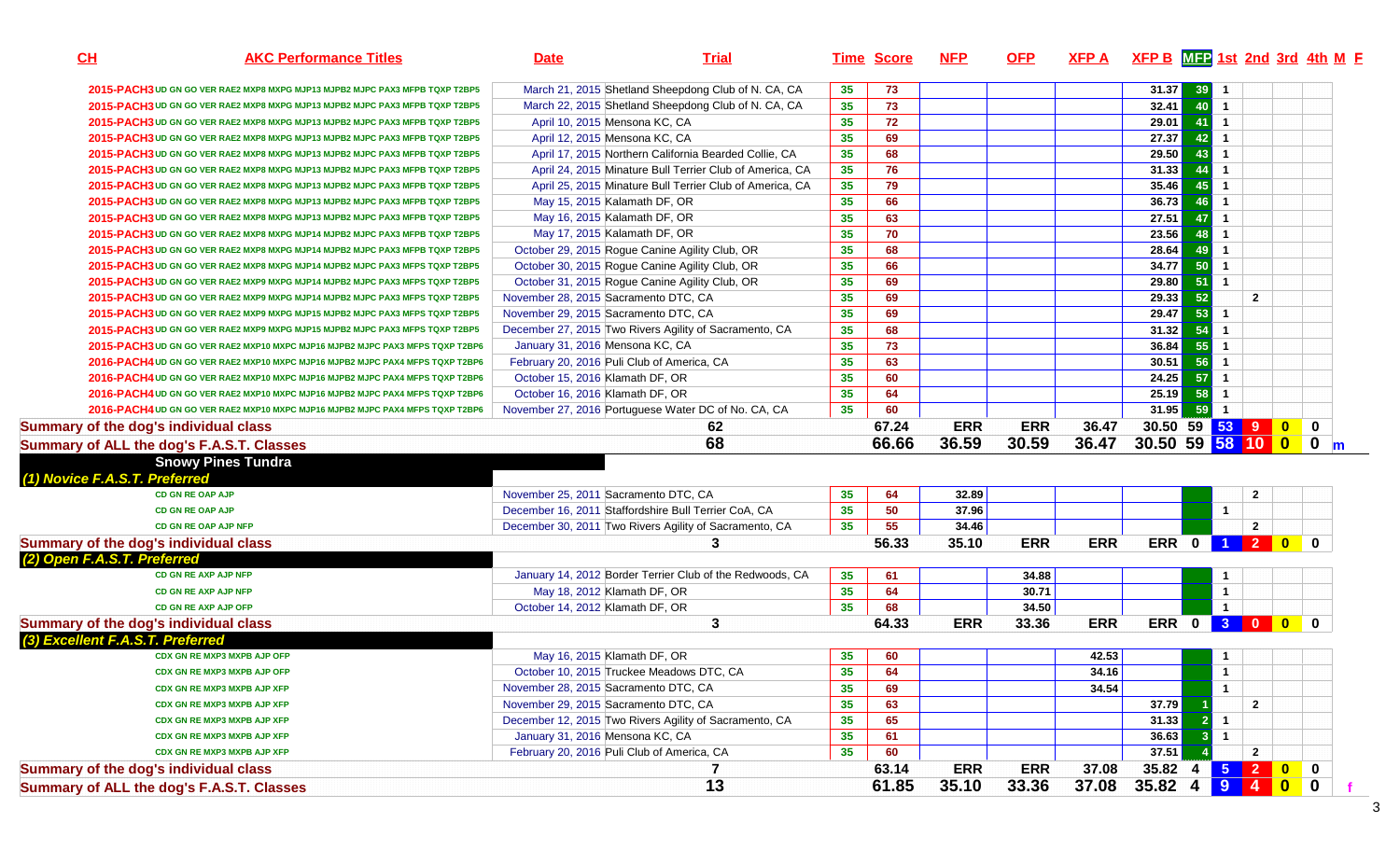| CH                                    | <b>AKC Performance Titles</b>               | <b>Date</b>                                     | <b>Trial</b>                                                |                 | <b>Time Score</b> | <u>NFP</u> | <u>OFP</u> | $XFP A$ XFP B $MTP 1st$ 2nd 3rd 4th M F |                   |    |                      |                |                                                                    |  |
|---------------------------------------|---------------------------------------------|-------------------------------------------------|-------------------------------------------------------------|-----------------|-------------------|------------|------------|-----------------------------------------|-------------------|----|----------------------|----------------|--------------------------------------------------------------------|--|
|                                       |                                             |                                                 |                                                             |                 |                   |            |            |                                         |                   |    |                      |                |                                                                    |  |
| (1) Novice F.A.S.T. Preferred         | <b>Swissmiss Shayna Snowflake</b>           |                                                 |                                                             |                 |                   |            |            |                                         |                   |    |                      |                |                                                                    |  |
|                                       | <b>BN RA SIN SEN CGCA TKA</b>               | January 18, 2020 GSD Club of Northern Ohio, OH  |                                                             | 35              | 53                | 13.61      |            |                                         |                   |    | $\mathbf 1$          |                |                                                                    |  |
|                                       | BN RE NFP SIN SEN CGCA TKA                  | February 01, 2020 GSD Club of Northern Ohio, OH |                                                             | 35              | 58                | 19.54      |            |                                         |                   |    | $\mathbf{1}$         |                |                                                                    |  |
|                                       | BN RE NFP SIN SEN CGCA TKA                  | February 22, 2020 GSD Club of Northern Ohio, OH |                                                             | 35              | 61                | 35.31      |            |                                         |                   |    | $\mathbf{1}$         |                |                                                                    |  |
| Summary of the dog's individual class |                                             |                                                 | 3                                                           |                 | 57.33             | 22.82      | <b>ERR</b> | <b>ERR</b>                              |                   |    |                      | ERR 0 3 0 0 0  |                                                                    |  |
| (2) Open F.A.S.T. Preferred           |                                             |                                                 |                                                             |                 |                   |            |            |                                         |                   |    |                      |                |                                                                    |  |
|                                       | <b>BN RE NFP SIN SEN CGCA TKA</b>           |                                                 | June 05, 2020 Clumber Spaniel Club of America, OH           | 35              | 70                |            | 20.72      |                                         |                   |    |                      |                |                                                                    |  |
|                                       | BN RE NFP SIN SEN CGCA TKA                  |                                                 | June 13, 2020 Pyrenean Shepherd Club of America, OH         | 35              | 66                |            | 29.76      |                                         |                   |    | $\mathbf{1}$         |                |                                                                    |  |
|                                       | <b>BN RE NAP OFP SIN SEN CGCA TKA</b>       |                                                 | June 17, 2020 Flat-Coated Retriever Society of America, OH  | 35              | 61                |            | 20.03      |                                         |                   |    | $\mathbf{1}$         |                |                                                                    |  |
| Summary of the dog's individual class |                                             |                                                 | 3                                                           |                 | 65.67             | <b>ERR</b> | 23.50      | <b>ERR</b>                              |                   |    |                      | ERR 0 3 0 0    | $\mathbf{0}$                                                       |  |
| (3) Excellent F.A.S.T. Preferred      |                                             |                                                 |                                                             |                 |                   |            |            |                                         |                   |    |                      |                |                                                                    |  |
|                                       | BN RE NJP NAP OFP SIN SEN CGCA TKA          | July 04, 2020 National Beagle Club, OH          |                                                             | 35              | 60                |            |            | 20.67                                   |                   |    | -1                   |                |                                                                    |  |
|                                       | BN RE NJP NAP OFP SIN SEN CGCA TKA          |                                                 | July 17, 2020 West Highland White Terrier Club of A. OH     | 35              | 60                |            |            | 31.50                                   |                   |    | $\overline{1}$       |                |                                                                    |  |
|                                       | BN RE NJP NAP XFP SIN SEN CGCA TKA          |                                                 | July 18, 2020 West Highland White Terrier Club of A. OH     | 35              | 52                |            |            | 26.74                                   |                   |    |                      | $\mathbf{2}$   |                                                                    |  |
|                                       | BN RE OAP NJP XFP SIN SEN CGCA TKA          | October 24, 2020 Lorain County KC, OH           |                                                             | 35              | 64                |            |            |                                         | 23.76             |    | $\overline{1}$       |                |                                                                    |  |
|                                       | BN RE OAP NJP XFP SIN SEN CGCA TKA          | January 09, 2021 Irish Setter Club of Ohio, OH  |                                                             | 35              | 61                |            |            |                                         | 37.00             | -2 |                      | $\overline{2}$ |                                                                    |  |
|                                       | CD BN RM RAE OAP NJP XFP SIN SEN CGCA TKA   |                                                 | February 04, 2021 Cuyahoga Valley Golden Retriever, OH      | 35              | 71                |            |            |                                         | 22.79             | -3 | $\mathbf{1}$         |                |                                                                    |  |
|                                       | CD BN RM RAE OAP NJP XFP SIN SEN CGCA TKA   | March 27, 2021 National Beagle Club, OH         |                                                             | 35              | 67                |            |            |                                         | 34.22             |    | $\mathbf{1}$         |                |                                                                    |  |
|                                       | CD BN RM RAE OAP NJP XFP SIN SEN CGCA TKA   | March 28, 2021 National Beagle Club, OH         |                                                             | 35              | 61                |            |            |                                         | 30.86             |    | $\mathbf{1}$         |                |                                                                    |  |
|                                       | CD BN RM RAE OAP NJP XFP SIN SEN CGCA TKA   | June 05, 2021 Cleveland All-Breed TC, OH        |                                                             | 35              | 71                |            |            |                                         | 25.46             |    | $\mathbf{1}$         |                |                                                                    |  |
|                                       | CD BN RM RAE OAP NJP XFP SIN SEN CGCA TKA   |                                                 | June 12, 2021 Clumber Spaniel Club of America, OH           | 35              | 73                |            |            |                                         | 20.66             |    | 1                    |                |                                                                    |  |
|                                       | CD BN RM RAE OAP NJP XFP SIN SEN CGCA TKA   | August 06, 2021 Ashtabula KC, OH                |                                                             | 35              | 69                |            |            |                                         | 36.13             |    | $\mathbf{1}$         |                |                                                                    |  |
|                                       | CD BN RM RAE AXP OJP XFP SIN SEN CGCA TKA   | August 13, 2021 Cleveland A-B TC, OH            |                                                             | 35              | 68                |            |            |                                         | 37.27             |    | $\mathbf 1$          |                |                                                                    |  |
|                                       | CD BN RM RAE AXP OJP MFP SIN SEN CGCA TKA   |                                                 | August 14, 2021 Cuyahoga Valley Golden Retriever Club, OH   | 35 <sub>5</sub> | 72                |            |            |                                         | 32.91             | 10 | $\mathbf{1}$         |                |                                                                    |  |
|                                       | CD BN RM RAE AXP OJP MFP SIN SEN CGCA TKA   |                                                 | August 28, 2021 NE Ohio English Cocker Spaniel Fanciers, O  | 35              | 71                |            |            |                                         | 29.28             |    | $\blacktriangleleft$ |                |                                                                    |  |
|                                       | CD BN RM RAE AXP OJP MFP SIN SEN CGCA TKA   |                                                 | October 15, 2021 Cuyahoga Valley Golden Retriever Club, OH  | 35              | 67                |            |            |                                         | 37.21             | 12 | $\mathbf{1}$         |                |                                                                    |  |
|                                       | CD BN RM RAE AXP OJP MFP SIN SEN CGCA TKA   |                                                 | October 16, 2021 Cuyahoga Valley Golden Retriever Club, OH  | 35              | 70                |            |            |                                         | 37.01             | 13 | $\mathbf{1}$         |                |                                                                    |  |
|                                       | CD BN RM RAE AXP OJP MFP SIN SEN CGCA TKA   | October 21, 2021 Irish Setter Club of Ohio, OH  |                                                             | 35              | 74                |            |            |                                         | 29.60             |    | $\mathbf{1}$         |                |                                                                    |  |
|                                       | CD BN RM RAE AXP OJP MFP SIN SEN CGCA TKA   |                                                 | November 05, 2021 Clumber Spaniel Club of America, OH       | 35              | 70                |            |            |                                         | 19.50             | 15 | $\mathbf{1}$         |                |                                                                    |  |
|                                       | CD BN RM RAE AXP OJP MFP SIN SEN CGCA TKA   |                                                 | November 19, 2021 Cuyahoga Valley Golden Retriever Club, OH | 35 <sub>5</sub> | 68                |            |            |                                         | 24.26             | 16 | $\mathbf{1}$         |                |                                                                    |  |
|                                       | CD BN RM RAE AXP OJP MFP SIN SEN CGCA TKA   |                                                 | November 20, 2021 Cuyahoga Valley Golden Retriever Club, OH | 35 <sub>5</sub> | 70                |            |            |                                         | 28.64             | 17 | $\mathbf{1}$         |                |                                                                    |  |
|                                       | CD BN RM2 RAE2 AXP AJP MFP SIN SEN CGCA TKA | December 10, 2021 Western Reserve KC, OH        |                                                             | 35              | 61                |            |            |                                         | 39.12             | 18 | $\mathbf{1}$         |                |                                                                    |  |
|                                       | CD BN RM2 RAE2 AXP AJP MFP SIN SEN CGCA TKA | January 07, 2022 Irish Setter Club of Ohio, OH  |                                                             | 35              | 70                |            |            |                                         | 40.03             | 19 | $\mathbf{1}$         |                |                                                                    |  |
|                                       | CD BN RM2 RAE2 AXP AJP MFP SIN SEN CGCA TKA | January 08, 2022 Irish Setter Club of Ohio, OH  |                                                             | 35              | 64                |            |            |                                         | 18.30             | 20 | $\mathbf{1}$         |                |                                                                    |  |
|                                       | CD BN RM2 RAE2 AXP AJP MFP SIN SEN CGCA TKA | January 21, 2022 GSD Club of Northern Ohio, OH  |                                                             | 35              | 72                |            |            |                                         | 30.26             | 21 | $\mathbf{1}$         |                |                                                                    |  |
|                                       | CD BN RM2 RAE2 AXP AJP MFP SIN SEN CGCA TKA | January 22, 2022 GSD Club of Northern Ohio, OH  |                                                             | 35 <sub>5</sub> | 69                |            |            |                                         | 26.19             | 22 | $\overline{1}$       |                |                                                                    |  |
|                                       | CD BN RM2 RAE2 AXP AJP MFP SIN SEN CGCA TKA | January 28, 2022 Western Reserve KC, OH         |                                                             | 35              | 70                |            |            |                                         | 26.61             | 23 | $\mathbf{1}$         |                |                                                                    |  |
|                                       | CD BN RM2 RAE2 AXP AJP MFP SIN SEN CGCA TKA | February 18, 2022 Western Reserve KC, OH        |                                                             | 35 <sup>5</sup> | 75                |            |            |                                         | 27.36             | 24 | $\blacksquare$       |                |                                                                    |  |
| Summary of the dog's individual class |                                             |                                                 | 27                                                          |                 | 67.41             | <b>ERR</b> | <b>ERR</b> | 26.30                                   | 29 77 24 25 2     |    |                      |                | $\begin{array}{ c c c c c }\n\hline\n0 & 0 \\ \hline\n\end{array}$ |  |
|                                       | Summary of ALL the dog's F.A.S.T. Classes   |                                                 | 33                                                          |                 | 66.33             | 22.82      | 23.50      | 26.30                                   | 29.77 24 31 2 0 0 |    |                      |                |                                                                    |  |
| (1) Novice F.A.S.T. Preferred         | 2001-CHXmaxKris Van 'T Hof Ten Eynder       |                                                 |                                                             |                 |                   |            |            |                                         |                   |    |                      |                |                                                                    |  |
|                                       | 2001-CH VCD2 UDX RAE MXP4 MJP3              | January 13, 2007 Puyallup Valley DF, WA         |                                                             | 35              | 51                | 36.30      |            |                                         |                   |    |                      | $\mathbf{2}$   |                                                                    |  |

4